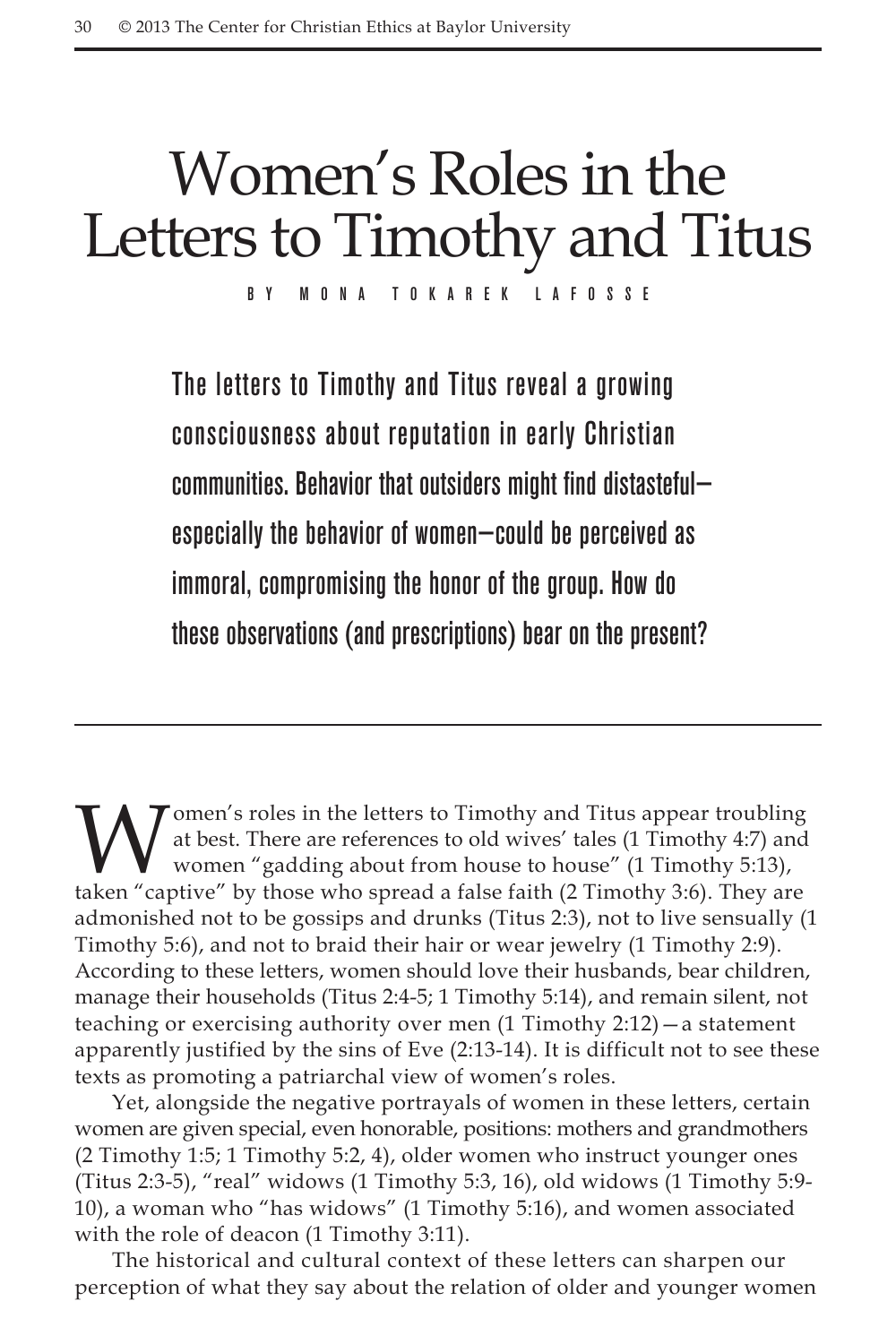in certain early Christian communities, and help us reflect on how those observations (and prescriptions) might bear on the present.

## **READING THE LETTERS IN CONTEXT**

The authorship of these letters has been disputed for well over a century.<sup>1</sup> The tone, vocabulary, style, theology, and apparent circumstances of the letters to Timothy and Titus are quite different from the letters that Paul wrote in the 50s and 60s. Thus, many scholars have posited that they were not written by Paul, but by a later admirer of Paul who wanted to bring Paul's voice and authority to a later set of crises. Though they cannot be dated with any certainty, there is some agreement that these letters were written around the end of the first century. It was a time of crisis, when the founders of many early Christian communities had grown old or died, and a new generation of believers had conflicting ideas about how they should live as followers of Jesus.

The possibility that these letters were not written by Paul may lead some modern readers to dismiss them, or ascribe to them less scriptural importance than Paul's undisputed letters. Yet, their inclusion in the New Testament and their relevance to the present cannot be discounted.

Another crucial aspect in studying these letters is to consider the cultural and social context of early Christian women. Entering the social world of Christians in the late first and early second centuries is for us a cross-cultural experience. We encounter a way of thinking that is quite unlike modern Western worldviews. In the letters of Paul, for example, we are reading the thought of a man who was a first-century Jew, steeped in the traditions and perspectives of a certain kind of Judaism presented to Gentiles in the common Greek language of his day, who formulated arguments on the basis of conventions of ancient rhetoric and letter writing. Likewise, in the letters to Timothy and Titus, we glimpse how an unnamed admirer of Paul struggles to address problems in certain Christian communities for which he feels intensely responsible. They are by a man with particular perspectives; women are described and indirectly addressed but not given a voice. Thus, reading what he writes about women entails considering the male values and male assumptions about women and gender roles embedded in what he says.<sup>2</sup>

Finally, no matter how well-informed we might be as readers, we never read a text with complete impartiality. Our assumptions and experiences, some of which overlap with the long history of interpretation and application of the texts of the New Testament, are always part of our reading. As a historian, I bring certain assumptions and biases to reading the texts. While my historical reading is an attempt to access an accurate picture of the ancient world on the basis of solid research, as a reader I cannot escape the fact that what I choose to research, the questions I ask, and the way I see the texts is influenced by my own questions and life experiences.

The potential roles for me as a woman today, both relational and vocational, encompass a much larger range of possibilities than the roles for women in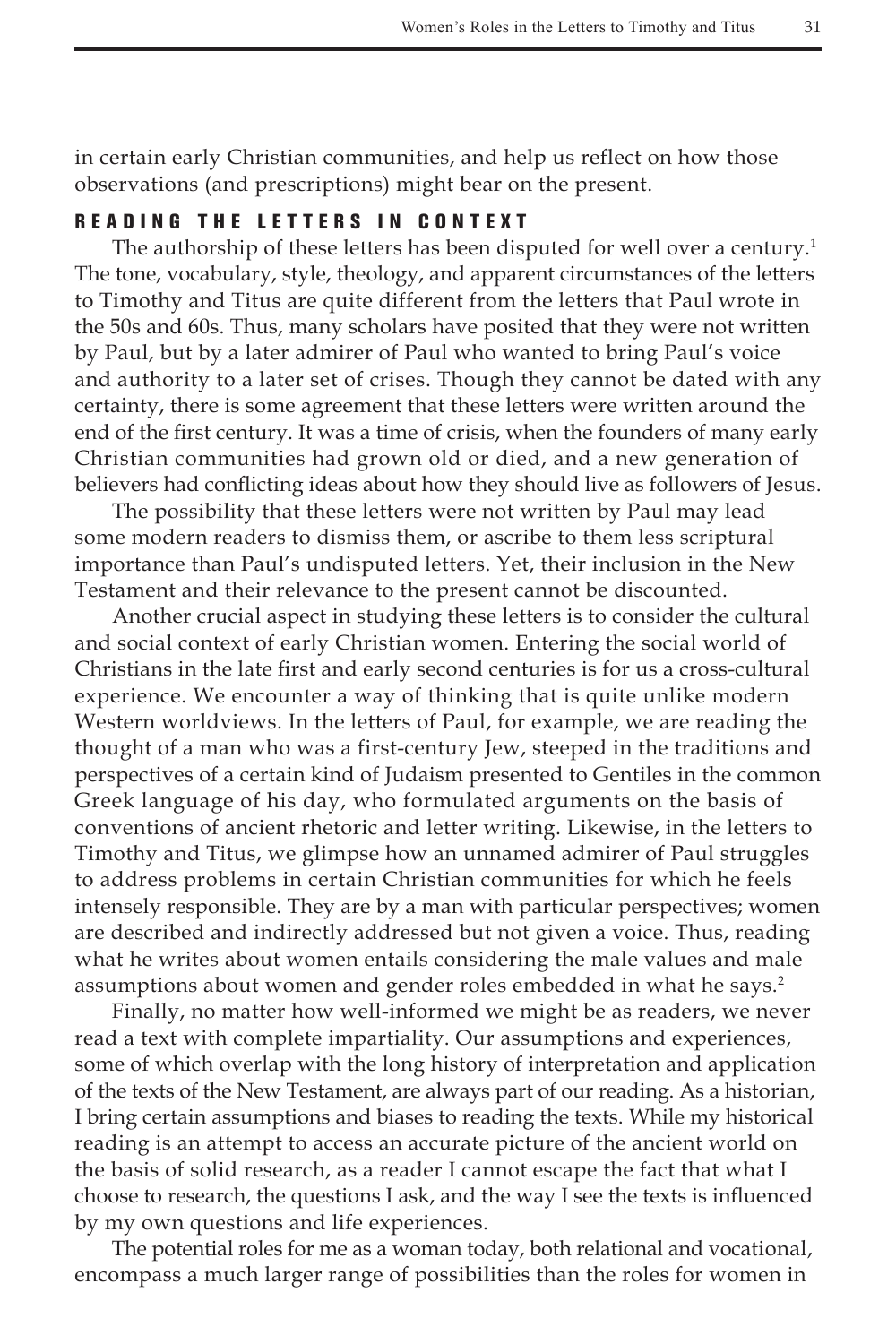the ancient Mediterranean world. Yet, there are similarities. Like many women then, I am at least partly defined by my familial roles of daughter, sister, wife, aunt, and mother, and relationships with female friends and colleagues who do not fit neatly into such categories. While some women, both then and now, possess other important identities and fulfill other roles in society, some women have fewer choices.

#### T he life of women in the ancient M edite rr anean

In the ancient Mediterranean, a girl of the non-elite classes was educated primarily in household duties by her mother and other female kin. She was expected to marry a man of her parents' choosing in her late teen years. The marriage arrangements included a dowry, probably consisting of the household items she would need, like linen and kitchenware, prepared by the young woman and her female kin. Her husband was often five to ten years her elder. In the urban centers of the Roman Empire, a young bride most likely lived near to her natal kin. If her family had any property, it legally belonged to her first family rather than the family into which she married.

Since life expectancy for children was rather dismal, she could expect half of her children to die before their tenth year. Since few adults grew to old age, the threshold of which would be about sixty, she could expect her parents to die sometime in her twenties or thirties, and her grandparents long before that. She was likely to be widowed, perhaps more than once. If she was still of childbearing age, she was expected to remarry. If she was past childbearing, she would likely remain alone, hoping to support herself or receive support from her adult children.

If she was fortunate enough to see her children grow to adulthood, marry, and have children, she would become a mother-in-law and grandmother. It was this stage of her life, in her late forties and fifties, beyond childbearing and childrearing and having cultivated her reputation, that she commanded the most respect from her family and possessed the most social power within her life course. If she grew into old age, she might remain fairly active until ailments drew her life to a close, having no equivalents to modern medicine or aids to prolong life or bring relief.3

This general picture of the female life-course provides a backdrop to the roles of women in early Christian communities. Since the household was the site of early Christian gatherings, women must have played increasingly important roles as they aged, for the household was the domain of women.<sup>4</sup>

#### O lde r and younge r women in T itus 2:3-5

Since Paul's authorship is doubtful, it is helpful to think of the letter to Titus as a fictive portrayal—a story of a fictive Paul and a fictive Titus, written in a letter form.5 "Paul" uses his authority to instruct "Titus" on how to direct a post-Pauline community in the author's own time. (For simplicity, I often refer to these fictive characters simply as Paul and Titus in what follows.) We learn that the community believes in Jesus as their savior (3:3-7), but has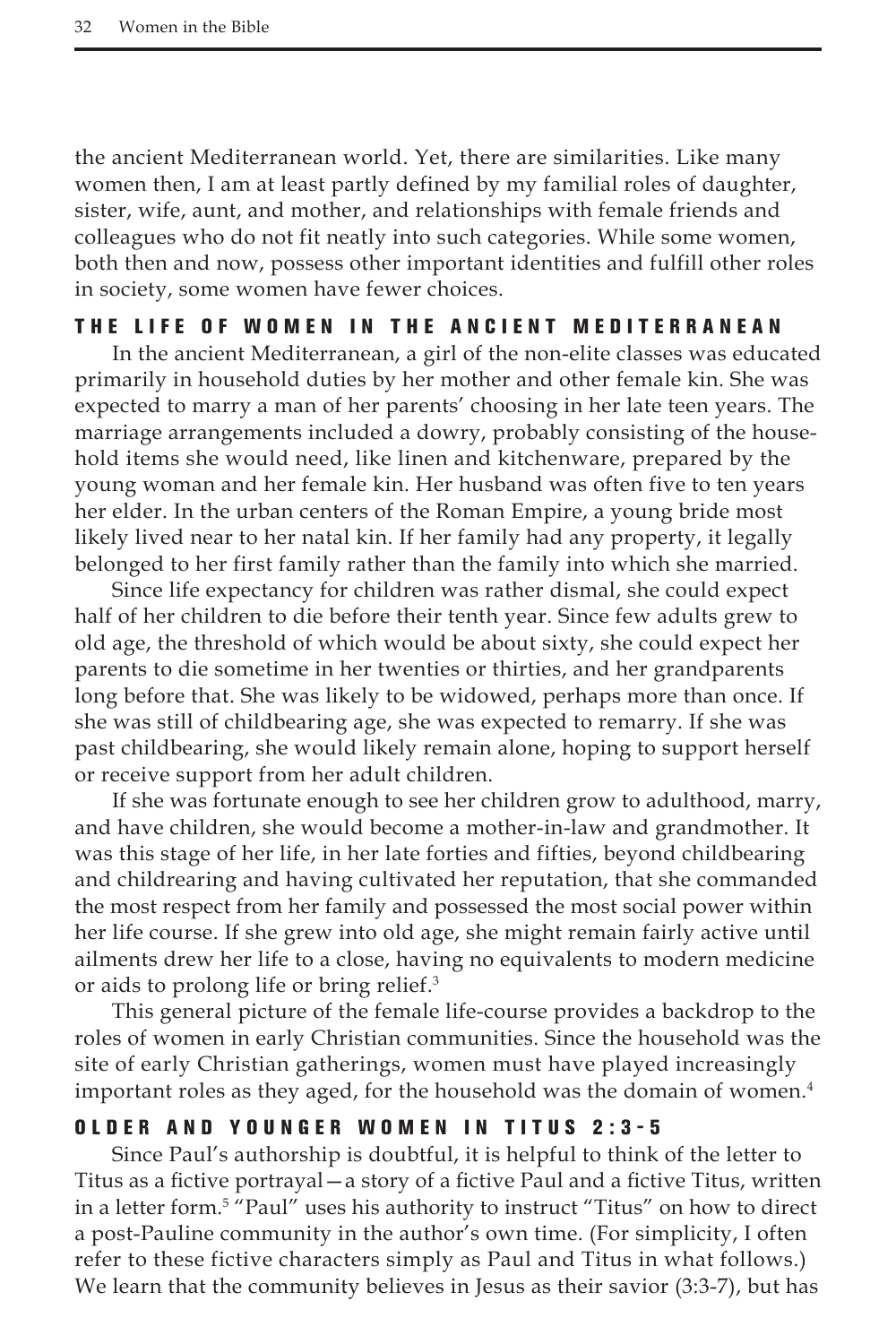encountered divergent teachings (1:9) associated with particular interpretations of Jewish law, apparently in regard to what is clean and unclean (1:10-16; cf. 3:9-11). The letter is an attempt to elucidate what the author understands to be healthy teaching (1:9, 2:1; cf. 1:8).

Paul admonishes Titus to "speak what is fitting for healthy teaching" (2:1, my translation), with authority to exhort and rebuke (2:15). He then gives a list of what it is "fitting" to pursue and avoid by older men (2:2), older women and younger women (2:3-5), younger men (2:6), and slaves (2:9-10; the gender of slaves was irrelevant to their social status, but we can assume he meant male and female slaves). "Fitting" behavior promoted a good reputation of the community (2:5, 8, 10); in this way, members would have honor, unlike those who are promoting the divergent teachings (1:11). The desire to maintain honor is one reason why those who continue to promote division should be spurned (3:10-11).

Honor was a pivotal cultural value in the ancient Mediterranean.<sup>6</sup> The group, especially the family, counted more than the individual. Honor represented the reputation of a person and the person's family, especially as it was measured against and perceived by other families or individuals. Women and men had different roles in this system. Generally speaking, men were expected to defend family honor in the face of public challenges or threats; women were expected to embody family honor by their modest, chaste, and submissive behavior. Honorable behavior was expected of all family members in order for the household to remain honorable in the eyes of others.

Gender, class, and age were important in determining how people would conduct themselves in social situations. Household codes (such as Ephesians 5:21-6:9 and Colossians 3:18-4:1) described ideal public behavior of family members: a wife was to be deferential to her husband, children were to be deferential to their parents, and slaves were to be deferential to their masters. Children were to respect their parents and grandparents, caring for them in their old age; parents were expected to provide for their children, including an inheritance if they were able. This included more than material provision. In 2 Timothy 1:5, for example, the author portrays Timothy's faith as having been passed down from his grandmother and mother.

Age hierarchy was evident along gender lines: younger men deferred to older men (unless there was an obvious class difference, so that an older male slave would defer to his master's adult son), and younger women deferred to older women. Age hierarchy among women appears to have been an important foundation of early Christian communities. In Titus 2:3-5, we glimpse aspects of women's roles that reflect this cultural norm.

According to Paul, the behavior of older women is to be similar to that of older men (2:2-3): they are to be "holy in behavior, not slanderous, not enslaved to much wine, teachers of what is excellent" (2:3, my translation). In the literature of the ancient world, an older woman is often stereotyped either as a hag who could compromise honor through shameful behavior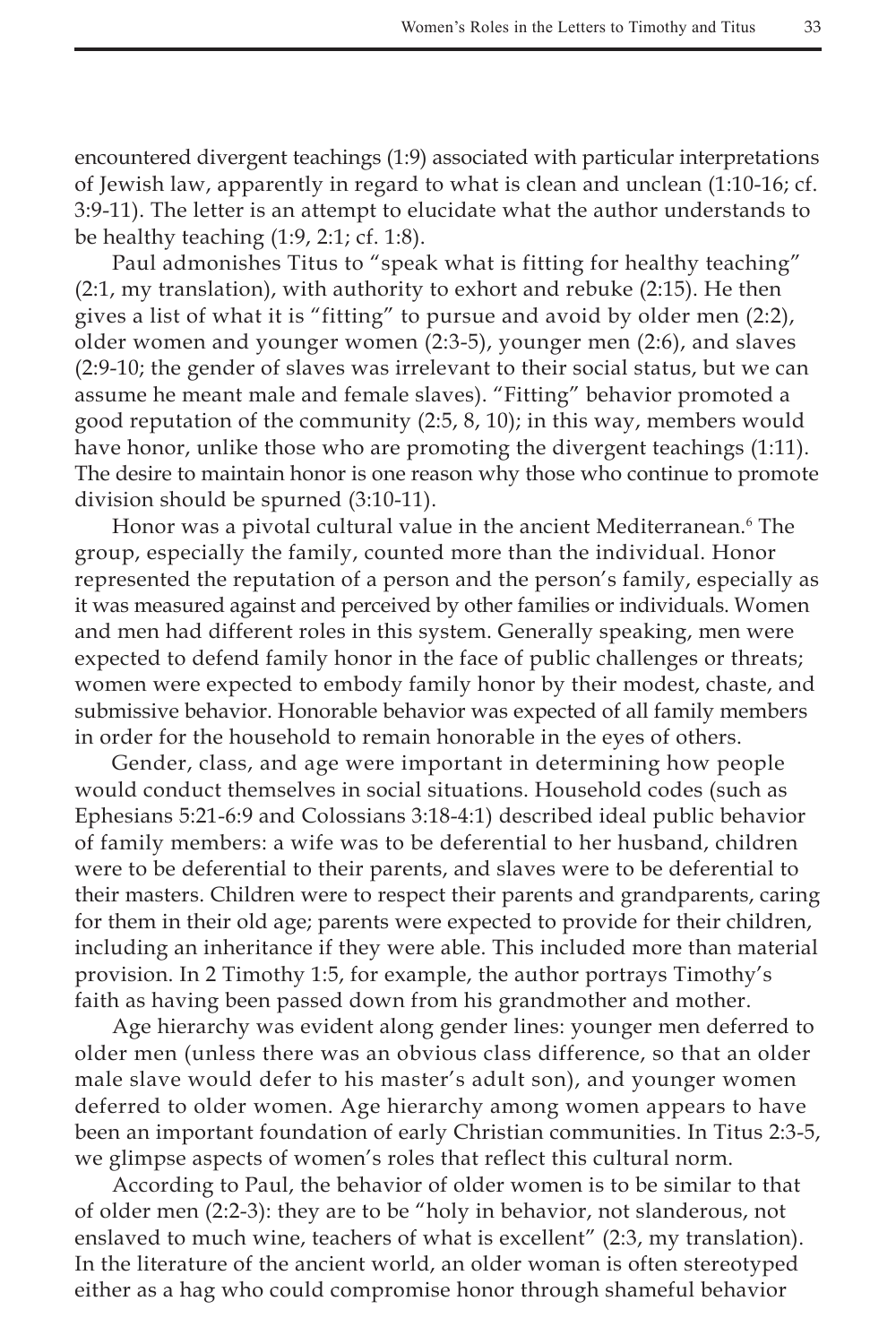such as gossiping and drunkenness (the two prohibitions listed here), or as an ideal matron who embodied the honor of her family by exemplary virtue.7

Given the importance of "teaching" in Titus, the fact that the author highlights older women as "teachers of what is excellent" (all one word in Greek, *kalodidaskaloi*) is noteworthy. Their pupils are specified as younger women (2:4-5). Note that the older men, older women, younger men, and slaves are groups that Paul suggests Titus should address, but the younger women form a subset to be addressed, not by Titus, but by the older women. This kind of gendered age structure, in which older women are responsible for younger women, is common in many cultures. $8$ 

These older women could be mothers, mothers-in-law, aunts, grandmothers (less likely, given life expectancy in the ancient world), or other older women who acted as surrogate mothers or patrons to younger women. In a secondcentury Christian story, a young woman named Thecla is supported emotionally and financially by a surrogate mother, Queen Tryphaena, as she faces martyrdom (*Acts of Paul and Thecla*). In Acts 9:36-41, Tabitha's good works and acts of mercy may be part of her role as patron to younger women around her.

Patronage, an important aspect of ancient Mediterranean culture, was an informal system in which persons of greater wealth and precedence would act as patrons for their clients. Both patron and client entered the relationship voluntarily, but the bond was usually long-term. The patron provided financial support, stability, protection, and other benefits; in return, the client was loyal, proclaiming the patron's honor, and providing services when needed. An older woman past childbearing age would be in a good position to offer patronage to younger women, especially if she had some wealth. In a first-century memorial inscription called the *Laudatio Turiae* ("in praise of Turia"), a man recalls how his childless wife mothered her female kin, taking them into her home and providing them with dowries for good marriages (1l.44-49).

In Titus, the older women seem to be encouraged to assume such a role. They are to teach by example, with self-control, modesty, and wisdom (implied by the verb *sophronizō*; 2:4). They should teach *behavior*, namely that which is honorable and ideal for married women in the ancient world: loving their husbands, loving their children, being modest and pure and good managers of their homes, and being submissive to their husbands. Since women's modest behavior embodied the honor of their community, these behaviors reflected well-ordered, reputable families and communities. It is evident that the community's reputation was important, for the author adds a reason why older women are to teach younger women these things: so that the "word of God" (that is, the message that comes from the healthy teaching; 1:9) would not be criticized or maligned (2:5). The author repeats this call for honorable behavior to avoid outside criticism two more times in this section (2:8, 10). In other words, dishonorable behavior could compromise the honor of the group, but honorable behavior embodies the healthy teaching.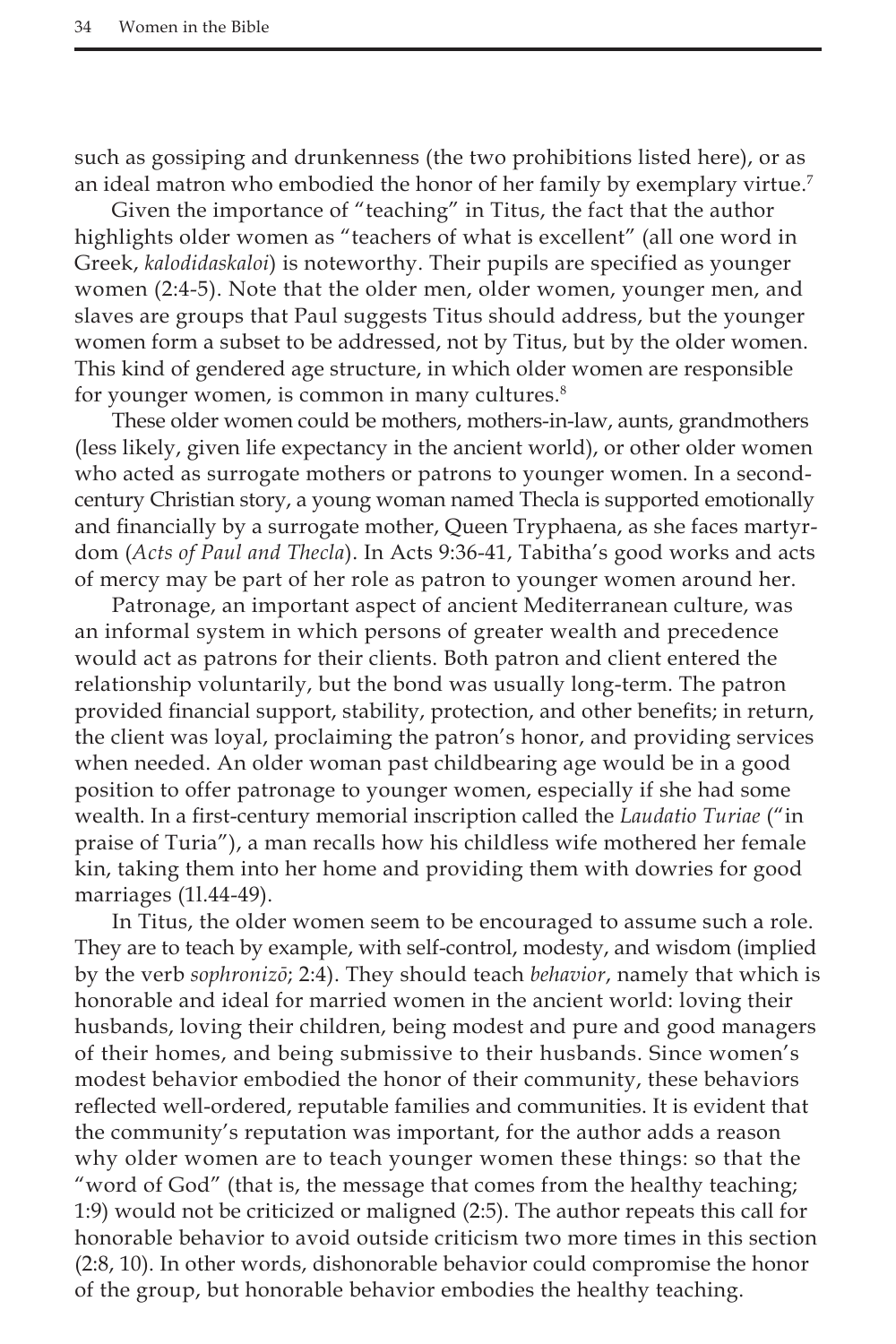#### WIDOWS, REPUTATION, AND "PROPER" BEHAVIOR

As in the case of Titus, I read the first letter of Timothy as a portrayal of a fictive Paul writing to his fictive younger colleague, Timothy. (Again, for simplicity, I will refer to them as Paul and Timothy). The author's goal is to address problems in a post-Pauline community that are divisive (1:19-20; 4:1-2; 6:3-5), related to problematic teaching (1:3-7, 6:3-5, 20-21), and compromising the reputation of the community (5:14; cf. 3:7). He outlines "how one ought to behave in the household of God" (3:15), a favorite metaphor for his community of Jesus followers. The author is adamant that what he deems *proper* behavior—behavior expected among members of a household in the ancient Mediterranean—should govern the behavior of the community. Proper behavior would serve two purposes: to combat the "other" teaching that was going on within the community (1:3-7; 4:1-3), and to refute negative views of the group from the perspective of outsiders (3:7; 5:14). It seems that the "other" teaching was promoting behavior that was threatening the reputation of the group.

The categories of people in 1 Timothy 5:1-2 resembles the list in Titus 2:2-6, dividing the community into older and younger men and women. These two verses form an apt introduction to the sections that follow on older and younger women (5:3-16) and older and younger men (5:17-25). The lengthy section on women's roles is an enigmatic section of the letter, but one that fits well with the author's appeal to behave properly in the household of

God. The main problem seems to hinge on how outsiders might (or did) perceive women in the community. Since women embodied the reputation of the group, their behavior was crucial.

The rhetoric of this section might help us understand the historical situation. Sometimes Paul exhorts Timothy, issuing him specific commands to speak kindly to an older man (5:1), honor real widows (5:3), proclaim these things (5:7), and interGiven the importance of "teaching" in Titus, the fact that older women should be "teachers of what is excellent" is noteworthy. Their pupils are the younger women. This kind of gendered age structure is common in many cultures.

cede for young widows (5:11)<sup>9</sup>. At other times, Paul directs third parties through Timothy. These are times when the author provides a glimpse into his own late first-century situation, and especially his concerns about how women's roles play a part in the community's reputation. A widow's children and grandchildren are to repay her (with care; 5:4); if someone does not care for one's own, that person is worse than an unbeliever (5:8); let an exemplary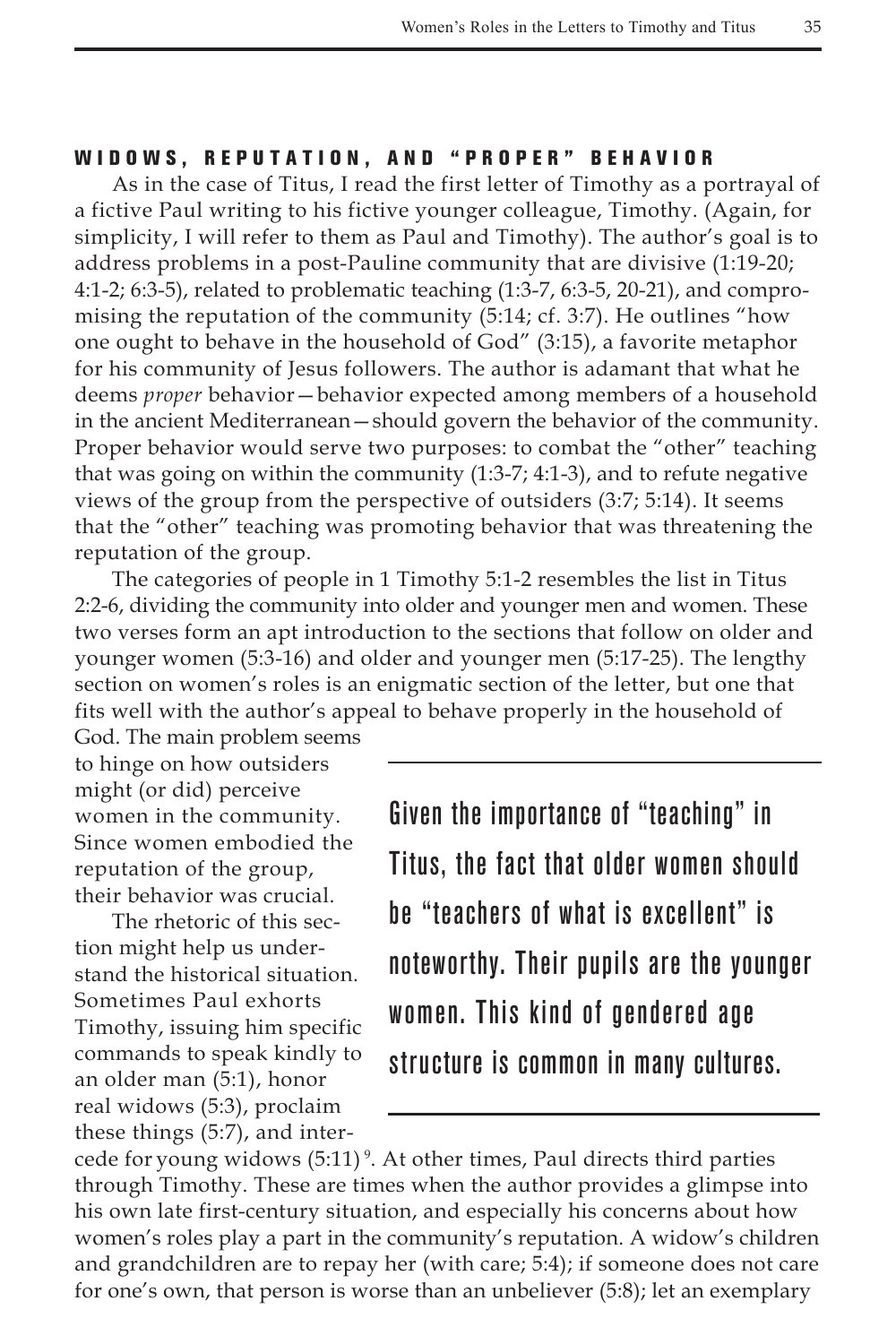widow be put on a list (5:9); and if some believing woman has widows, let her care for them, so that the community might be free to care for the real widows (5:16).

The "real widows" are the bookends of this section: they are alone (5:5) and need the help of the community (5:16). The problems, however, are with those who do not care for their own, especially those in their own households (5:8).

This lack of care comes in two forms. First, there are those who should be providing care to their widowed mothers and grandmothers, but apparently are neglecting their duty (5:4). In ancient Roman society, filial piety was a prime cultural value; adult children always cared for their parents. Neglect of a parent was seen as scandalous. According to 5:8, even an unbeliever would not do such a thing! Such neglect among members of the Jesus community would reflect poorly on the community as a whole in the eyes of outsiders.

Even more troubling was the situation of the younger widows (5:11-15). They are clearly posing a threat to the community's reputation: they are idle, go from household to household, say things they should not be saying, and are being led astray. Paul says he wishes these women to assume roles that are proper and honorable for young women of that culture: marry, bear children, and manage a household (5:14). These roles are very similar to the ones we saw in Titus 2:4-5, where the establishment of younger women's roles involved older women.

At the conclusion of the section on younger widows in 5:11-15, the author highlights the "believing woman who has widows" (5:16, my translation). This is the pinnacle of his argument and is best understood as a believing woman who has *younger* widows as her responsibility—perhaps as their mother, female kin, or patron. That is, older women, who properly had responsibility for younger widows, are not fulfilling their responsibilities namely, finding marriage matches and dowries to make sure the young widows got remarried.

The role the young women play in compromising the community's reputation (5:13-14) is linked to another problem. As sexually awakened women without husbands, they do not fit into a "normal" category of women. In the ancient world, a woman was normally married through her childbearing years, even if that meant remarrying after being widowed or divorced. The author of 1 Timothy states that "when their sensual desires alienate them from Christ, they want to marry," but this desire constitutes a breach of their "first faith" or "first pledge" (5:11-12). Yet, Paul says he wants them to marry (5:14)! The role of the older women makes sense of this apparent paradox. Perhaps some of the older women, convinced by the "other" teaching that "forbade marriage" (4:3), are counseling younger widows against remarriage, despite the young widows' desire to remarry (5:11; cf. 2 Timothy 3:6). Without older women to help them with the process, perhaps the young widows are looking for new husbands themselves, outside of the faith community and the normal channels, and are being perceived as "gadding about."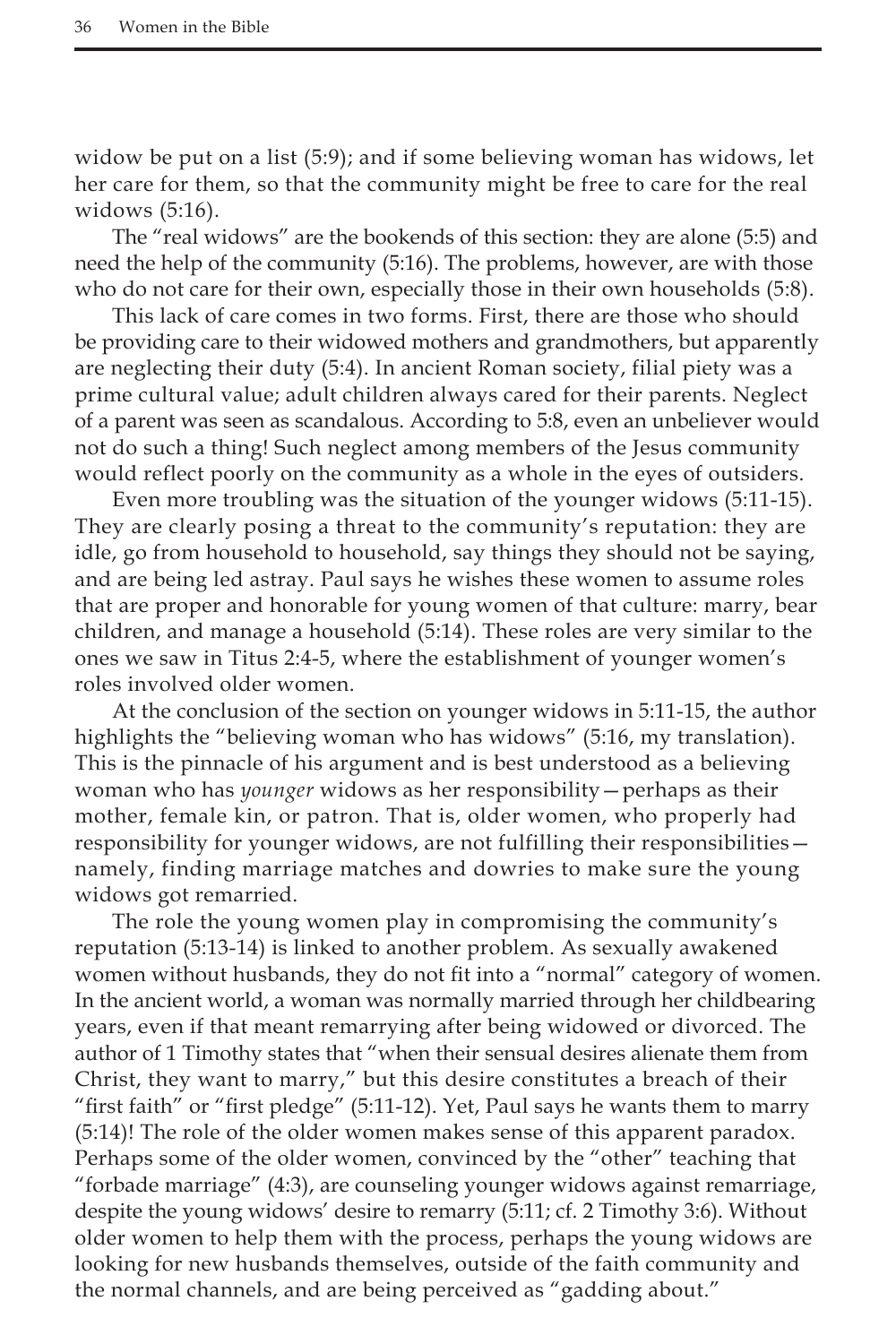The meaning of 5:11 is critical in thinking about this text. Most commentators and translations suggest that younger widows are to be denied a place on the list in 5:9, meaning that they are not eligible for charity, or not eligible to be part of an "order of widows" (a later office that is not obvious in this early text). But "intercede for" as a translation of the word (Greek: *paraitou*) lends itself more clearly to the context where Timothy is told to "honor widows who are really widows" (5:3) and "intercede for younger widows" (5:11, my translation). The believing woman would take care of them, as she properly should, leaving the church to care for the real widows (5:16). The direction to "enlist" an exemplary widow who is over sixty (5:9) is meant as a measuring stick for older women. Such a woman would be honored, as if her name was placed on a list of honored members of the community, for her lifetime of virtuous deeds (5:10). She would be a model of admirable behavior, especially a model for older women who are neglecting their responsibility.

In sum, the real problem was primarily the behavior of a group of older women, swayed by the "other" teachings, and neglecting their responsibilities. By abandoning their duties to the young women in their care, the young women were being perceived as behaving in dishonorable ways. Perhaps these older women are the ones that the author perceives as "living luxuriously" (5:6, my translation), and dressing in expensive clothes with braided hair (2:9). Perhaps he harshly condemns them not to teach or have authority over a man (2:11-12) because, in his mind, they are being led astray, and leading others astray. And it may be their "old wives' tales" that he has Paul warn Timothy about in this letter (4:7).

#### WOMEN IN 1 TIMOTHY 3:11

There is one other group of women that receives much less attention in 1 Timothy than those already mentioned. In a section on *diakonoi* (a word that literally means "servant," but here suggests a specific role in the community; it is often translated "deacon"), one sentence mentions "women" (*gunaikai*) (3:11).Whether these are wives of deacons or female deacons has been a matter of debate, but there is good evidence to suggest they were female deacons. The word *diakonos* is used of Phoebe in Romans 16:1, who is also clearly a patron to Paul, and a woman of honorable reputation.

In 1 Timothy 3, Paul outlines who qualifies as an overseer and *diakonos*, listing qualities of character rather than function.<sup>10</sup> The characteristics that are listed in 3:11 are not particularly feminine ones, but ones that all community members, and especially those in special roles, should exhibit. Such a woman should be worthy of respect (like older men in Titus 2:2, and deacons in 1 Timothy 3:8), not slanderous (a prohibition listed for older women in Titus 2:3), and self-controlled (also used of older men in Titus 2:2). She is also to be faithful in all things, as Paul himself is (1 Timothy 1:12). Those who are faithful are those who know the truth, not being deceived by the "other" teaching (1 Timothy 4:3, 10). Faithful people are those entrusted to teach in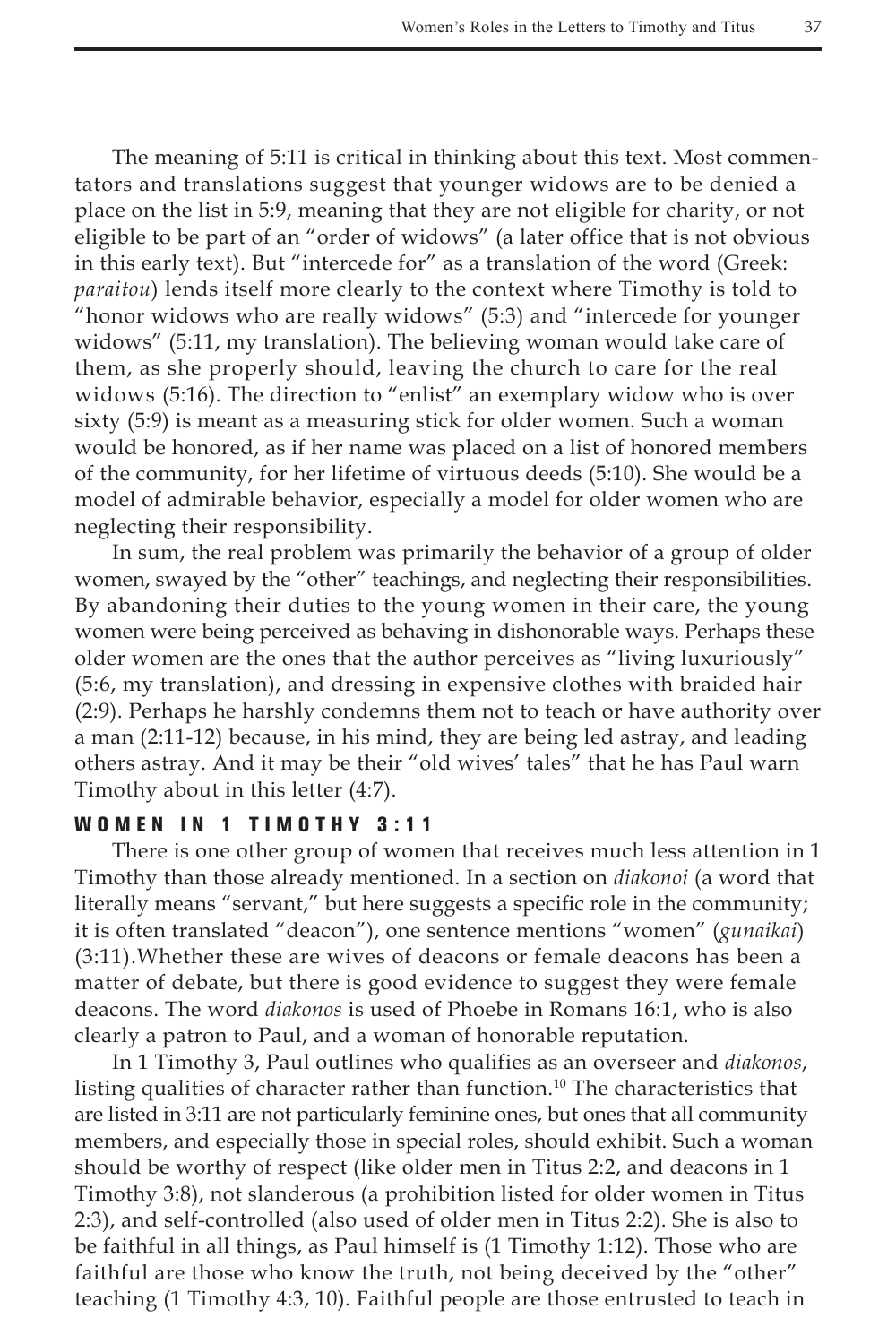the community (2 Timothy 2:2). The same word for "faithful" is used for the "believing [or faithful] woman who has widows" (1Timothy 5:16).<sup>11</sup> Thus, there were important roles for women in the community, if they embraced and embodied characteristics and behavior consistent with their faith.

### C onclusion

The letters to Timothy and Titus reveal a growing consciousness about reputation in early Christian communities. Behavior that outsiders might notice and find distasteful—especially the behavior of women—could be perceived as immoral, compromising the honor of the group.

Today, women's experiences of their familial, social, vocational, and ecclesial roles are often much more diverse than the depiction of women in these letters. Given women's efforts, past and present, to overcome a history of patriarchy, it is difficult not to take offense at the patriarchal nature of what these letters have to say about women. While the author highlights the value of certain women with age, experience, modesty, and responsibility for others, his stance is one of a male authority figure—Paul—whose advice infers that he knows what is best for women. We hear nothing of what these women might have thought.

How different is this from modern times? There are still men, some in prominent positions, who think they know what is best for women (and other people with less influence than they have), and they enforce their ideas socially and legally. Reputation still matters to us. We make mental note of public figures and of businesses with questionable reputations. We gossip about families, often judging them by the behavior of the women and children (for example, who is commonly blamed for an unruly child in the grocery store or for an unkempt house?). Not unlike this author and his community, we also worry about what people think of us, about our "reputation." Advertising and the self-help industry are insidious aspects of Western culture that promote, or even dictate, social norms for women (and men). They promote anxiety about reputation and social standing, with the hope of converting this anxiety into consumption.

But whose opinion really counts? The Apostle Paul is clear that it is God's judgment that is most important (1 Corinthians 4:1-7). Although the fictive Paul is anxious about reputation and culturally specific moral behavior, he also commends individuals who cultivate reputable attributes such as steadfastness, integrity, and faithfulness. Such character, rooted in faith and tied into the responsibilities of each stage of the life course, promote behavior pleasing to God and fruitful for the community. Perhaps this view of reputation, whatever our age and gender, is worthwhile in our various roles in family, Church, and society.12

#### NOTES

1 Often called the "Pastoral Epistles," I prefer to think of the letters to Timothy and Titus as separate, though related, letters.